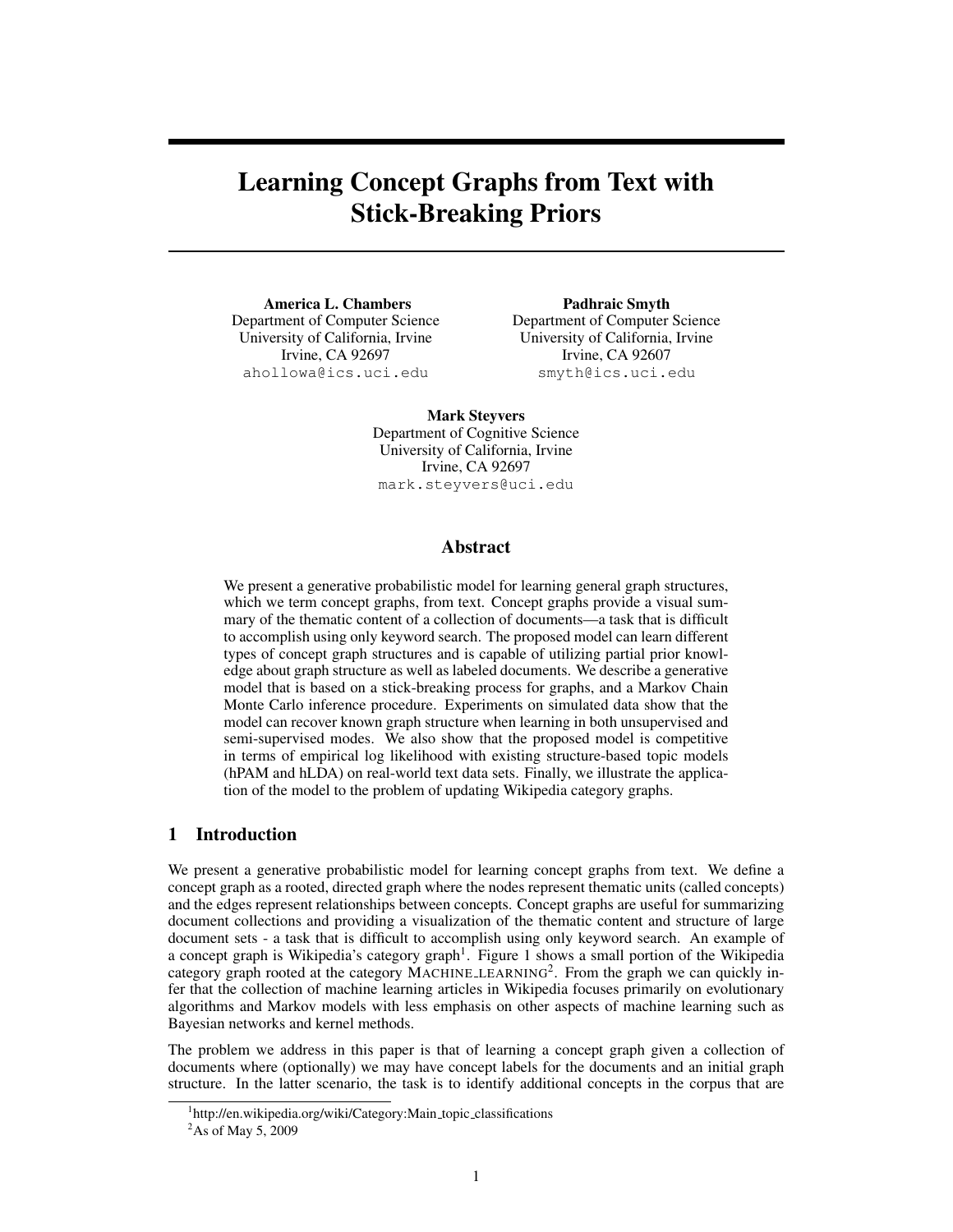

Figure 1: A portion of the Wikipedia category supergraph for the node MACHINE LEARNING



Figure 2: A portion of the Wikipedia category subgraph rooted at the node MACHINE LEARNING

not reflected in the graph or additional relationships between concepts in the corpus (via the cooccurrence of concepts in documents) that are not reflected in the graph. This is particularly suited for document collections like Wikipedia where the set of articles is changing at such a fast rate that an automatic method for updating the concept graph may be preferable to manual editing or re-learning the hierarchy from scratch. The foundation of our approach is latent Dirichlet allocation (LDA) [1]. LDA is a probabilistic model for automatically identifying topics within a document collection where a topic is a probability distribution over words. The standard LDA model does not include any notion of relationships, or dependence, between topics. In contrast, methods such as the hierarchical topic model (hLDA) [2] learn a set of topics in the form of a tree structure. The restriction to tree structures however is not well suited for large document collections like Wikipedia. Figure 1 gives an example of the highly non-tree like nature of the Wikipedia category graph. The hierarchical Pachinko allocation model (hPAM) [3] is able to learn a set of topics arranged in a fixedsized graph with a nonparametric version introduced in [4]. The model we propose in this paper is a simpler alternative to hPAM and nonparametric hPAM that can achieve the same flexibility (i.e. learning arbitrary directed acyclic graphs over a possibly infinite number of nodes) within a simpler probabilistic framework. In addition, our model provides a formal mechanism for utilizing labeled data and existing concept graph structures. Other methods for creating concept graphs include the use of techniques such as hierarchical clustering, pattern mining and formal concept analysis to construct ontologies from document collections [5, 6, 7]. Our approach differs in that we utilize a probabilistic framework which enables us (for example) to make inferences about concepts and documents. Our primary novel contribution is the introduction of a flexible probabilistic framework for learning general graph structures from text that is capable of utilizing both unlabeled documents as well as labeled documents and prior knowledge in the form of existing graph structures.

In the next section we introduce the stick-breaking distribution and show how it can be used as a prior for graph structures. We then introduce our generative model and explain how it can be adapted for the case where we have an initial graph structure. We derive collapsed Gibbs' sampling equations for our model and present a series of experiments on simulated and real text data. We compare our performance against hLDA and hPAM as baselines. We conclude with a discussion of the merits and limitations of our approach.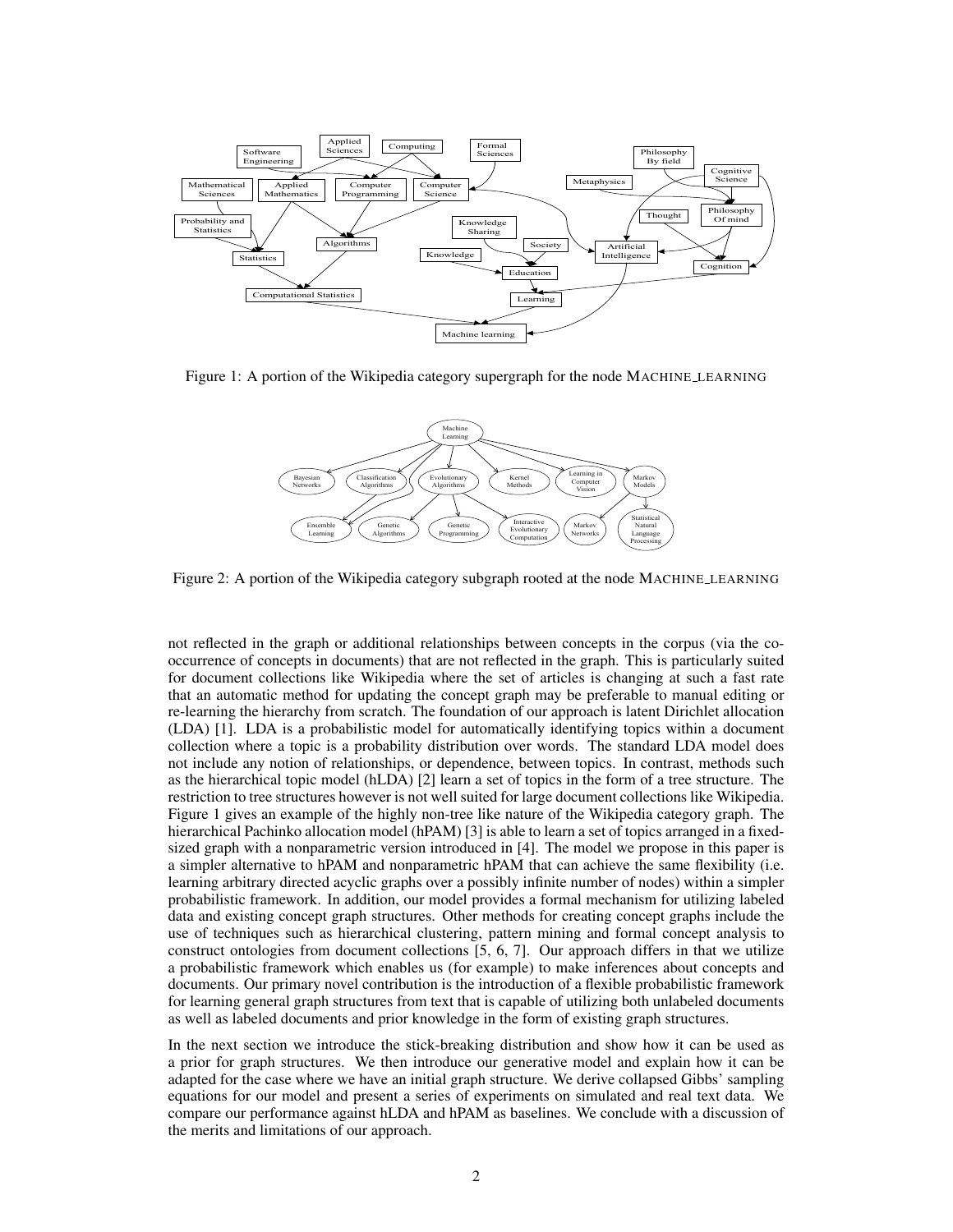## 2 Stick-breaking Distributions

Stick-breaking distributions  $\mathcal{P}(\cdot)$  are discrete probability distributions of the form:

$$
\mathcal{P}(\cdot) = \sum_{j=1}^{\infty} \pi_j \delta_{x_j}(\cdot) \quad \text{where} \quad \sum_{j=1}^{\infty} \pi_j = 1, \ 0 \le \pi_j \le 1
$$

and  $\delta_{x_j}(\cdot)$  is the delta function centered at the atom  $x_j$ . The  $x_j$  variables are sampled independently from a base distribution H (where H is assumed to be continuous). The stick-breaking weights  $\pi_i$ have the form

$$
\pi_1 = v_1
$$
,  $\pi_j = v_j \prod_{k=1}^{j-1} (1 - v_k)$  for  $j = 2, 3, ..., \infty$ 

where the  $v_j$  are independent Beta $(\alpha_j, \beta_j)$  random variables. Stick-breaking distributions derive their name from the analogy of repeatedly breaking the remainder of a unit-length stick at a randomly chosen breakpoint. See [8] for more details.

Unlike the Chinese restaurant process, the stick-breaking process lacks exchangeability. The probability of sampling a particular cluster from  $\mathcal{P}(\cdot)$  given the sequences  $\{x_i\}$  and  $\{v_i\}$  is *not* equal to the probability of sampling the same cluster given a permutation of the sequences  $\{x_{\sigma(j)}\}$  and  ${v_{\sigma(j)}}$ . This can be seen in Equation 2 where the probability of sampling  $x_j$  depends upon the value of the j − 1 proceeding Beta random variables  $\{v_1, v_2, \ldots, v_{j-1}\}$ . If we fix  $x_j$  and permute every other atom, then the probability of sampling  $x_j$  changes: it is now determined by the Beta random variables  $\{v_{\sigma(1)}, v_{\sigma(2)}, \ldots, v_{\sigma(j-1)}\}.$ 

The stick-breaking distribution can be utilized as a prior distribution on graph structures. We construct a prior on graph structures by specifying a distribution at each node (denoted as  $\mathcal{P}_t$ ) that governs the probability of transitioning from node  $t$  to another node in the graph. There is some freedom in choosing  $\mathcal{P}_t$ ; however we have two constraints. First, making a new transition must have non-zero probability. In Figure 1 it is clear that from MACHINE LEARNING we should be able to transition to any of its children. However we may discover evidence for passing directly to a leaf node such as STATISTICAL NATURAL LANGUAGE PROCESSING (e.g. if we observe new articles related to statistical natural language processing that do not use Markov models). Second, making a transition to a new node must have non-zero probability. For example, we may observe new articles related to the topic of Bioinformatics. In this case, we want to add a new node to the graph (BIOINFORMATICS) and assign some probability of transitioning to it from other nodes.

With these two requirements we can now provide a formal definition for  $\mathcal{P}_t$ . We begin with an initial graph structure  $G_0$  with  $t = 1 \dots T$  nodes. For each node t we define a feasible set  $\mathcal{F}_t$  as the collection of nodes to which  $t$  can transition. The feasible set may contain the children of node  $t$  or possible child nodes of node t (as discussed above). In general,  $\mathcal{F}_t$  is some subset of the nodes in  $G_0$ . We add a special node called the "exit node" to  $\mathcal{F}_t$ . If we sample the exit node then we exit from the graph instead of transitioning forward. We define  $P_t$  as a stick-breaking distribution over the finite set of nodes  $\mathcal{F}_t$  where the remaining probability mass is assigned to an infinite set of new nodes (nodes that exist but have not yet been observed). The exact form of  $\mathcal{P}_t$  is shown below.

$$
\mathcal{P}_t(\cdot) = \sum_{j=1}^{|\mathcal{F}_t|} \pi_{tj} \delta_{f_{tj}}(\cdot) + \sum_{j=|\mathcal{F}_t|+1}^{\infty} \pi_{tj} \delta_{x_{tj}}(\cdot)
$$

The first  $|\mathcal{F}_t|$  atoms of the stick-breaking distribution are the feasible nodes  $f_{tj} \in \mathcal{F}_t$ . The remaining atoms are unidentifiable nodes that have yet to be observed (denoted as  $x_{tj}$  for simplicity).

This is not yet a working definition unless we explicitly state which nodes are in the set  $\mathcal{F}_t$ . Our model does not in general assume any specific form for  $\mathcal{F}_t$ . Instead, the user is free to define it as they like. In our experiments, we first assign each node to a unique depth and then define  $\mathcal{F}_t$  as any node at the next lower depth. The choice of  $\mathcal{F}_t$  determines the type of graph structures that can be learned. For the choice of  $\mathcal{F}_t$  used in this paper, edges that traverse multiple depths are not allowed and edges between nodes at the same depth are not allowed. This prevents cycles from forming and allows inference to be performed in a timely manner. More generally, one could extend the definition of  $\mathcal{F}_t$  to include any node at a lower depth.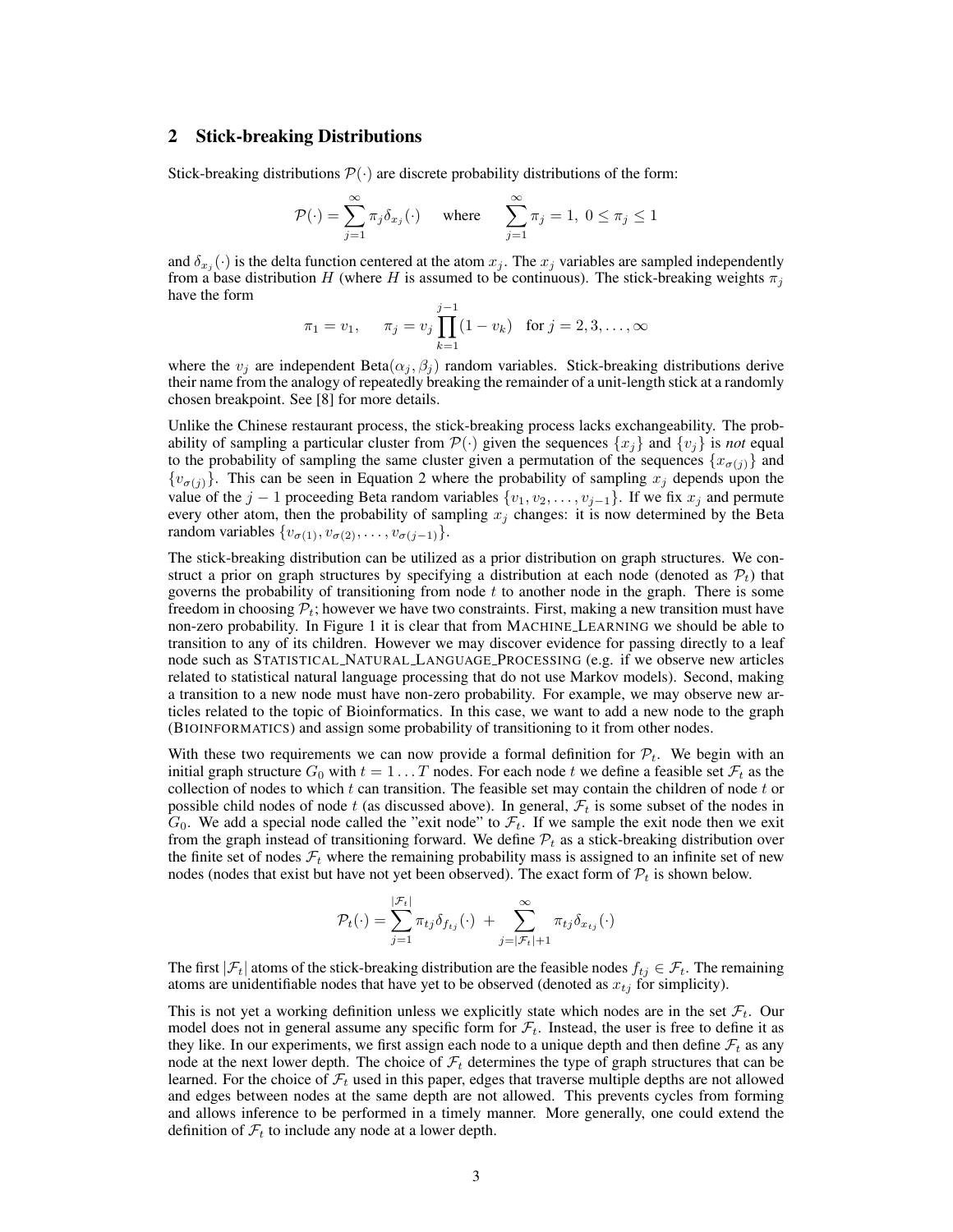1. For node  $t \in \{1, \ldots, \infty\}$ i. Sample stick-break weights  $\{v_{tj}\}|\alpha, \beta \sim \text{Beta}(\alpha, \beta)$ ii. Sample word distribution  $\phi_t|\eta \sim \text{Dirichlet}(\eta)$ 2. For document  $d \in \{1, 2, \dots D\}$ i. Sample a distribution over levels  $\tau_d|a, b \sim \text{Beta}(a, b)$ ii. Sample path  $p_d \sim \{P_t\}_{t=1}^{\infty}$ iii. For word  $i \in \{1, 2, \ldots, N_d\}$ Sample level  $l_{d,i} \sim \text{TruncatedDiscrete}(\tau_d)$ Generate word  $x_{d,i}|\{p_d, l_{d,i}, \Phi\} \sim \text{Multinomial}(\phi_{p_d[l_{di}]} )$ 

Figure 3: Generative process for GraphLDA

Due to a lack of exchangeability, we must specify the stick-breaking order of the elements in  $\mathcal{F}_t$ . Note that despite the order, the elements of  $\mathcal{F}_t$  always occur before the infinite set of new nodes in the stick-breaking permutation. We use a Metropolis-Hastings sampler proposed by [10] to learn the permutation of feasible nodes with the highest likelihood given the data.

## 3 Generative Process

Figure 3 shows the generative process for our proposed model, which we refer to as GraphLDA. We observe a collection of documents  $d = 1 \dots D$  where document d has  $N_d$  words. As discussed earlier, each node t is associated with a stick-breaking prior  $\mathcal{P}_t$ . In addition, we associate with each node a multinomial distribution  $\phi_t$  over words in the fashion of topic models.

A two-stage process is used to generate document  $d$ . First, a path through the graph is sampled from the stick-breaking distributions. We denote this path as  $p_d$ . The  $i + 1$ st node in the path is sampled from  $\mathcal{P}_{p_{di}}(\cdot)$  which is the stick-breaking distribution at the *i*th node in the path. This process continues until an exit node is sampled. Then for each word  $x_i$  a level in the path,  $l_{di}$ , is sampled from a truncated discrete distribution. The word  $x_i$  is generated by the topic at level  $l_{di}$ of the path  $p_d$  which we denote as  $p_d$ [ $l_{di}$ ]. In the case where we observe labeled documents and an initial graph structure the paths for document  $d$  is restricted to end at the concept label of document d.

One possible option for the length distribution is a multinomial distribution over levels. We take a different approach and instead use a parametric smooth form. The motivation is to constrain the length distribution to have the same general functional form across documents (in contrast to the relatively unconstrained multinomial), but to allow the parameters of the distribution to be documentspecific. We considered two simple options: Geometric and Poisson (both truncated to the number of possible levels). In initial experiments the Geometric performed better than the Poisson, so the Geometric was used in all experiments reported in this paper. If word  $x_{di}$  has level  $l_{di} = 0$  then the word is generated by the topic at the *last* node on the path and successive levels correspond to earlier nodes in the path. In the case of labeled documents, this matches our belief that a majority of words in the document should be assigned to the concept label itself.

## 4 Inference

We marginalize over the topic distributions  $\phi_t$  and the stick-breaking weights  $\{v_{tj}\}\$ . We use a collapsed Gibbs sampler [9] to infer the path assignment  $p_d$  for each document, the level distribution parameter  $\tau_d$  for each document, and the level assignment  $l_{di}$  for each word. Of the five hyperparameters in the model, inference is sensitive to the value of  $\beta$  and  $\eta$  so we place an Exponential prior on both and use a Metropolis-Hastings sampler to learn the best setting.

#### 4.1 Sampling Paths

For each document, we must sample a path  $p_d$  conditioned on all other paths  $\mathbf{p}_{-d}$ , the level variables, and the word tokens. We only consider paths whose length is greater than or equal to the maximum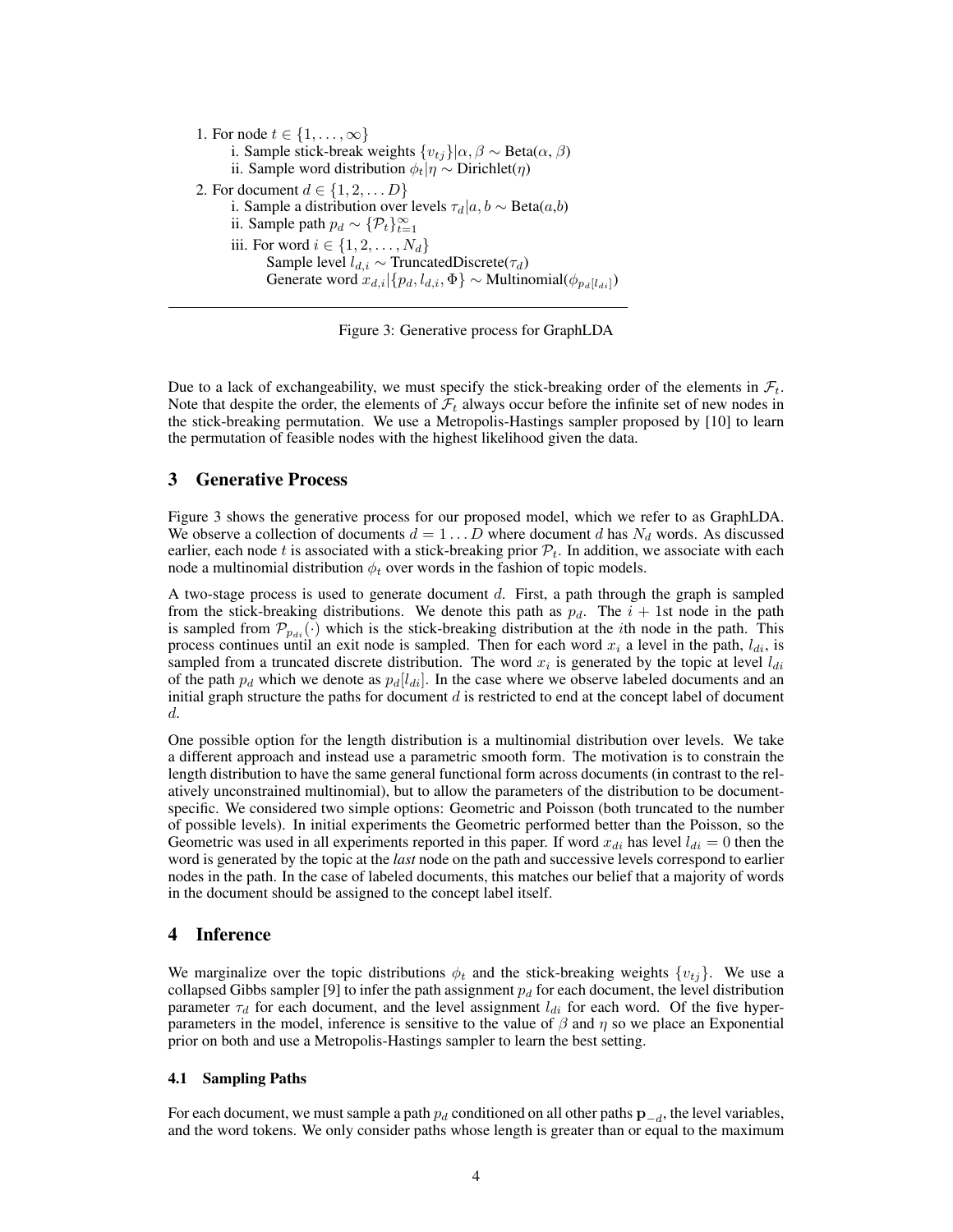level of the words in the document.

$$
p(p_d|\mathbf{x}, \mathbf{l}, \mathbf{p}_{-d}, \boldsymbol{\tau}) \propto p(\mathbf{x}_d|\mathbf{x}_{-d}, \mathbf{l}, \mathbf{p}) \cdot p(p_d|\mathbf{p}_{-d}) \tag{1}
$$

The first term in Equation 1 is the probability of all words in the document given the path  $p_d$ . We compute this probability by marginalizing over the topic distributions  $\phi_t$ :

$$
p(\mathbf{x}_d|\mathbf{x}_{-d}, \mathbf{l}, \mathbf{p}) = \prod_{l=1}^{\lambda_d} \left( \prod_{v=1}^V \frac{\Gamma(\eta + N_{p_d[l], v})}{\Gamma(\eta + N_{p_d[l], v})} \right) \ * \ \frac{\Gamma(V\eta + \sum_v N_{p_d[l], v}^{-d})}{\Gamma(V\eta + \sum_v N_{p_d[l], v})}
$$

We use  $\lambda_d$  to denote the length of path  $p_d$ . The notation  $N_{p_d[i],v}$  stands for the number of times word type v has been assigned to node  $p_d[l]$ . The superscript  $-d$  means we first decrement the count  $N_{p_d[l],v}$  for every word in document d.

The second term is the conditional probability of the path  $p_d$  given all other paths  $p_{-d}$ . We present the sampling equation under the assumption that there is a maximum number of nodes  $M$  allowed at each level. We first consider the probability of sampling a single edge in the path from a node  $x$ to one of its feasible nodes  $\{y_1, y_2, \ldots, y_M\}$  where the node  $y_1$  has the first position in the stickbreaking permutation,  $y_2$  has the second position,  $y_3$  the third and so on.

We denote the number of paths that have gone from x to  $y_i$  as  $N_{(x,y_i)}$ . We denote the number of paths that have gone from  $x$  to a node with a strictly higher position in the stick-breaking distribution than  $y_i$  as  $N_{(x, >y_i)}$ . That is,  $N_{(x, >y_i)} = \sum_{k=i+1}^{M} N_{(x, y_k)}$ . Extending this notation we denote the sum  $N_{(x,y_i)} + N_{(x, >y_i)}$  as  $N_{(x, \geq y_i)}$ . The probability of selecting node  $y_i$  is given by:

$$
p(x \to y_i \mid \mathbf{p}_{-d}) = \frac{\alpha + N_{(x,y_i)}}{\alpha + \beta + N_{(x, \ge y_i)}} \prod_{r=1}^{i-1} \frac{\beta + N_{(x, > y_r)}}{\alpha + \beta + N_{(x, \ge y_r)}} \quad \text{for } i = 1...M
$$

If  $y_m$  is the last node with a nonzero count  $N_{(x,y_m)}$  and  $m \ll M$  it is convenient to compute the probability of transitioning to  $y_i$ , for  $i \leq m$ , and the probability of transitioning to any node higher than  $y_m$ . The probability of transitioning to a node higher than  $y_m$  is given by

$$
\sum_{k=m+1}^{M} p(x \to y_k | \mathbf{p}_{-d}) = \Delta \left[ 1 - \frac{\beta}{\alpha + \beta} \right]
$$

where  $\Delta = \prod_{r=1}^{m} \frac{\beta + N_{(x, > y_r)}}{\alpha + \beta + N_{(x, > y_r)}}$  $\frac{p+n(x,>y_r)}{\alpha+\beta+N(x,>y_r)}$ . A similar derivation can be used to compute the probability of sampling a node higher than  $y_m$  when M is equal to infinity. Now that we have computed the probability of a single edge, we can compute the probability of an entire path  $p_d$ :

$$
p(p_d|\mathbf{p}_{-d}) = \prod_{j=1}^{\lambda_d} p(p_{dj} \rightarrow p_{d,j+1}|\mathbf{p}_{-d})
$$

#### 4.2 Sampling Levels

For the *i*th word in the dth document we must sample a level  $l_{di}$  conditioned on all other levels  $l_{-di}$ , the document paths, the level parameters  $\tau$ , and the word tokens.

$$
p(l_{di}|\mathbf{x}, \mathbf{l}_{-di}, \mathbf{p}, \tau) = \left(\frac{\eta + N_{p_d[l_{di}], x_{di}}^{-di}}{W\eta + N_{p_d[l_{di}], \cdot}}\right) \cdot \frac{(1 - \tau_d)^{l_{di}} \tau_d}{(1 - (1 - \tau_d)^{\lambda_d + 1})}
$$

The first term is the probability of word type  $x_{di}$  given the topic at node  $p_d[l_{di}]$ . The second term is the probability of the level  $l_{di}$  given the level parameter  $\tau_d$ .

#### 4.3 Sampling  $\tau$  Variables

Finally, we must sample the level distribution  $\tau_d$  conditioned on the rest of the level parameters  $\tau_{-d}$ , the level variables, and the word tokens.

$$
p(\tau_d|\mathbf{x}, \mathbf{l}, \mathbf{p}, \tau_{-d}) = \left(\prod_{i=1}^{N_d} \frac{(1-\tau_d)^{l_{di}} \tau_d}{(1-(1-\tau_d)^{\lambda_d+1})}\right) * \left(\frac{\tau_d^{a-1} (1-\tau_d)^{b-1}}{\mathbf{B}(a, b)}\right)
$$
(2)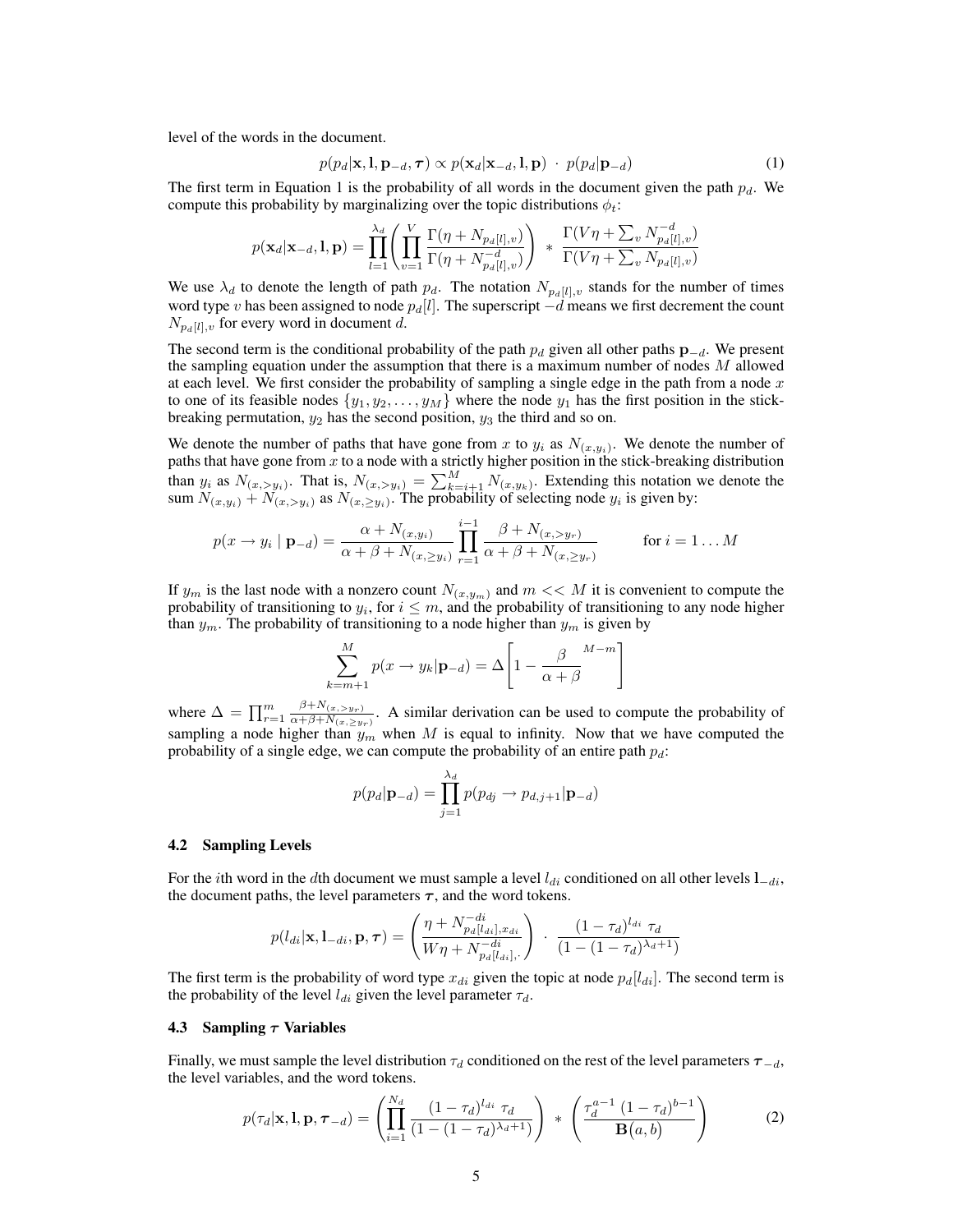





Figure 4: Learning results with simulated data

Due to the normalization constant  $(1 - (1 - \tau_d)^{\lambda_d+1})$ , Equation 2 is not a recognizable probability distribution and we must use rejection sampling. Since the first term in Equation 2 is always less than or equal to 1, the sampling distribution is dominated by a Beta $(a, b)$  distribution. According to the rejection sampling algorithm, we sample a candidate value for  $\tau_d$  from Beta(a, b) and either accept with probability  $\prod_{i=1}^{N_d} \frac{(1-\tau_d)^{l_{di}} \tau_d}{(1-(1-\tau_d)^{\lambda_d}}$  $\frac{(1-\tau_d)^{a}i\tau_d}{(1-(1-\tau_d)^{\lambda_d+1})}$  or reject and sample again.

#### 4.4 Metropolis Hastings for Stick-Breaking Permutations

In addition to the Gibbs sampling, we employ a Metropolis Hastings sampler presented in [10] to mix over stick-breaking permutations. Consider a node x with feasible nodes  $\{y_1, y_2, \ldots, y_M\}$ . We sample two feasible nodes  $y_i$  and  $y_j$  from a uniform distribution<sup>3</sup>. Assume  $y_i$  comes before  $y_j$  in the stick-breaking distribution. Then the probability of swapping the position of nodes  $y_i$  and  $y_j$  is given by

$$
\min\left\{1,\prod_{k=0}^{N_{(x,y_i)}-1}\frac{\alpha+\beta+N^*_{(x,>y_i)}+k}{\alpha+\beta+N_{(x,>y_j)}+k}\cdot\prod_{k=0}^{N_{(x,y_j)}-1}\frac{\alpha+\beta+N_{(x,>y_j)}+k}{\alpha+\beta+N^*_{(x,>y_i)}+k}\right\}
$$

where  $N^*_{(x, > y_i)} = N_{(x, > y_i)} - N_{(x, y_j)}$ . See [10] for a full derivation. After every new path assignment, we propose one swap for each node in the graph.

## 5 Experiments and Results

In this section, we present experiments performed on both simulated and real text data. We compare the performance of GraphLDA against hPAM and hLDA.

#### 5.1 Simulated Text Data

In this section, we illustrate how the performance of GraphLDA improves as the fraction of labeled data increases. Figure 4(a) shows a simulated concept graph with 10 nodes drawn according to the

<sup>&</sup>lt;sup>3</sup>In [10] feasible nodes are sampled from the prior probability distribution. However for small values of  $\alpha$ and  $\beta$  this results in extremely slow mixing.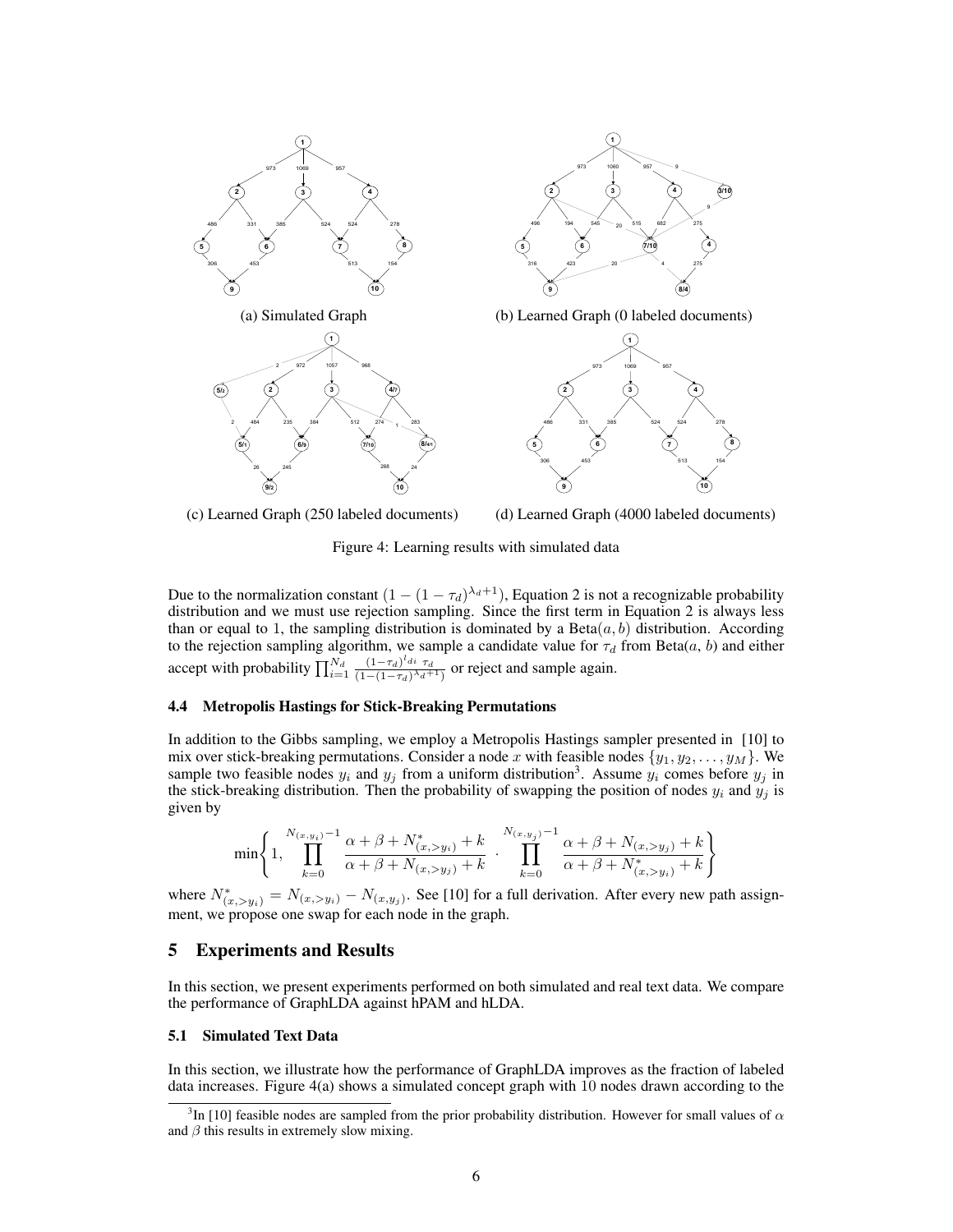stick-breaking generative process with parameter values  $\eta = .025$ ,  $\alpha = 10$ ,  $\beta = 10$ ,  $a = 2$  and  $b = 5$ . The vocabulary size is 1,000 words and we generate 4,000 documents with 250 words each. Each edge in the graph is labeled with the number of paths that traverse it.

Figures 4(b)-(d) show the learned graph structures as the fraction of labeled data increases from 0 labeled and 4, 000 unlabeled documents to all 4, 000 documents being labeled. In addition to labeling the edges, we label each node based upon the similarity of the learned topic at the node to the topics of the original graph structure. The Gibbs sampler is initialized to a root node when there is no labeled data. With labeled data, the Gibbs sampler is initialized with the correct placement of nodes to levels. The sampler does not observe the edge structure of the graph nor the correct number of nodes at each level (i.e. the sampler may add additional nodes). With no labeled data, the sampler is unable to recover the relationship between concepts 8 and 10 (due to the relatively small number of documents that contain words from both concepts). With 250 labeled documents, the sampler is able to learn the correct placement of both nodes 8 and 10 (although the topics contain some noise).

#### 5.2 Wikipedia Articles

In this section, we compare the performance of GraphLDA to hPAM and hLDA on a set of 518 machine-learning articles taken from Wikipedia. The input to each model is only the article text. All models are restricted to learning a three-level hierarchical structure. For both GraphLDA and hPAM, the number of nodes at each level was set to 25. For GraphLDA, the parameters were fixed at  $\alpha = 1$ ,  $a = 1$  and  $b = 1$ . The parameters  $\beta$  and  $\eta$  were initialized to 1 and .001 respectively and optimized using a Metropolis Hastings sampler. We used the MALLET toolkit implementation of hPAM<sup>4</sup> and hLDA [11]. For hPAM, we used different settings for the topic hyperparameter  $\eta = (0.001, 0.01, 1)$ . For hLDA we set  $\eta = .1$  and considered  $\gamma = (.1, 1, 10)$  where  $\gamma$  is the smoothing parameter for the Chinese restaurant process and  $\alpha = (0.1, 1, 10)$  where  $\alpha$  is the smoothing over levels in the graph.

All models were run for 9, 000 iterations to ensure burn-in and samples were taken every 100 iterations thereafter, for a total of 10, 000 iterations. The performance of each model was evaluated on a hold-out set consisting of 20% of the articles using both empirical likelihood and the left-toright evaluation algorithm (see Sections 4.1 and 4.5 of [12]) which are measures of generalization to unseen data. For both GraphLDA and hLDA we use the distribution over paths that was learned during training to compute the per-word log likelihood. For hPAM we compute the MLE estimate of the Dirichlet hyperparameters for both the distribution over super-topics and the distributions over sub-topics from the training documents. Table 5.2 shows the per-word log-likelihood for each model averaged over the ten samples. GraphLDA is competitive when computing the empirical log likelihood. We speculate that GraphLDA's lower performance in terms of left-to-right log-likelihood is due to our choice of the geometric distribution over levels (and our choice to position the geometric distribution at the last node of the path) and that a more flexible approach could result in better performance.

| Model    | <b>Parameters</b>            | <b>Empirical LL</b> | Left-to-Right LL |
|----------|------------------------------|---------------------|------------------|
| GraphLDA | MH opt.                      | $-7.10 \pm .003$    | $-7.13 \pm .009$ |
| hPAM     | $\eta = .1$                  | $-7.36 \pm .013$    | $-6.11 \pm .007$ |
|          | $n=.01$                      | $-7.33 \pm .012$    | $-6.47 \pm .012$ |
|          | $n=.001$                     | $-7.38 \pm .006$    | $-6.71 \pm .013$ |
|          | $\gamma = .1, \alpha = .1$   | $-7.10 \pm .004$    | $-6.82 \pm .007$ |
| hLDA     | $\gamma = .1, \alpha = 1$    | $-7.09 \pm .003$    | $-6.86 \pm .006$ |
|          | $\gamma = .1, \ \alpha = 10$ | $-7.08 \pm .003$    | $-6.90 \pm .008$ |
|          | $\gamma=1, \alpha=.1$        | $-7.08 \pm .003$    | $-6.83 \pm .007$ |
|          | $\gamma=1, \alpha=1$         | $-7.08 \pm .002$    | $-6.86 \pm .006$ |
|          | $\gamma = 1, \alpha = 10$    | $-7.06 \pm .003$    | $-6.88 \pm .008$ |
|          | $\gamma=10, \alpha=.1$       | $-7.07 \pm .004$    | $-6.81 \pm .006$ |
|          | $\gamma=10, \alpha=1$        | $-7.07 \pm .003$    | $-6.83 \pm .005$ |
|          | $\gamma=10$ , $\alpha=10$    | $-7.06 \pm .003$    | $-6.88 \pm .010$ |

Table 1: Per-word log likelihood of test documents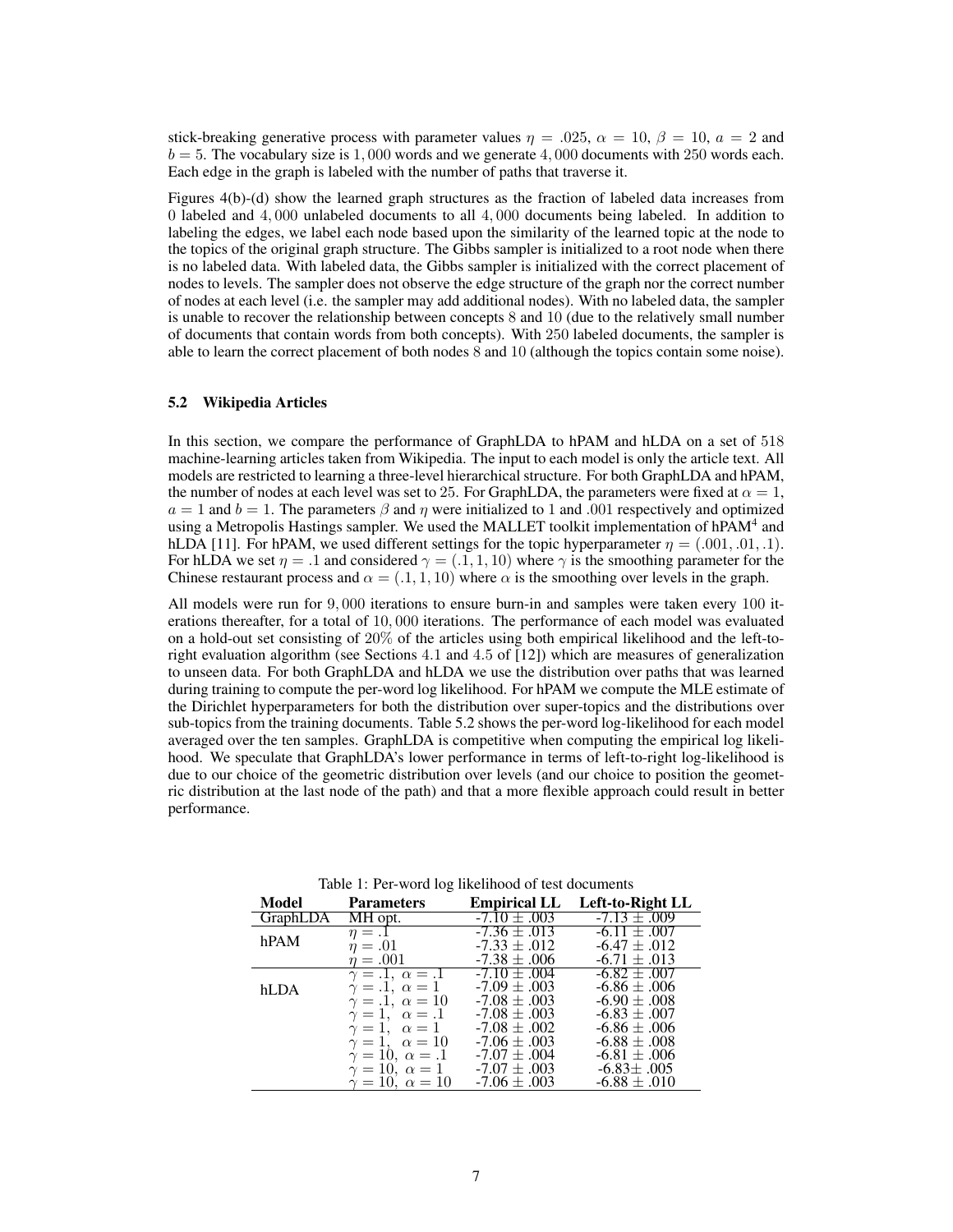

Figure 5: Wikipedia graph structure with additional machine learning abstracts. The edge widths correspond to the probability of the edge in the graph

## 5.3 Wikipedia Articles with a Graph Structure

In our final experiment we illustrate how GraphLDA can be used to update an existing category graph. We use the aforementioned 518 machine-learning Wikipedia articles, along with their category labels, to learn topic distributions for each node in Figure 1. The sampler is initialized with the correct placement of nodes and each document is initialized to a random path from the root to its category label. After 2, 000 iterations, we fix the path assignments for the Wikipedia articles and introduce a new set of documents. We use a collection of 400 machine learning abstracts from the International Conference on Machine Learning (ICML). We sample paths for the new collection of documents keeping the paths from the Wikipedia articles fixed. The sampler was allowed to add new nodes to each level to explain any new concepts that occurred in the ICML text set. Figure 5 illustrates a portion of the final graph structure. The nodes in bold are the original nodes from the Wikipedia category graph. The results show that the model is capable of augmenting an existing concept graph with new concepts (e.g. clustering, support vector machines (SVMs), etc.) and learning meaningful relationships (e.g. boosting/ensembles are on the same path as the concepts for SVMs and neural networks).

## 6 Discussion and Conclusion

Motivated by the increasing availability of large-scale structured collections of documents such as Wikipedia, we have presented a flexible non-parametric Bayesian framework for learning concept graphs from text. The proposed approach can combine unlabeled data with prior knowledge in the form of labeled documents and existing graph structures. Extensions such as allowing the model to handle multiple paths per document are likely to be worth pursuing. In this paper we did not discuss scalability to large graphs which is likely to be an important issue in practice. Computing the probability of every path during sampling, where the number of graphs is a product over the number of nodes at each level, is a computational bottleneck in the current inference algorithm and will not scale. Approximate inference methods that can address this issue should be quite useful in this context.

## 7 Acknowledgements

This material is based upon work supported in part by the National Science Foundation under Award Number IIS-0083489, by a Microsoft Scholarship (AC), and by a Google Faculty Research award (PS). The authors would also like to thank Ian Porteous and Alex Ihler for useful discussions.

<sup>&</sup>lt;sup>4</sup>MALLET implements the "exit node" version of hPAM